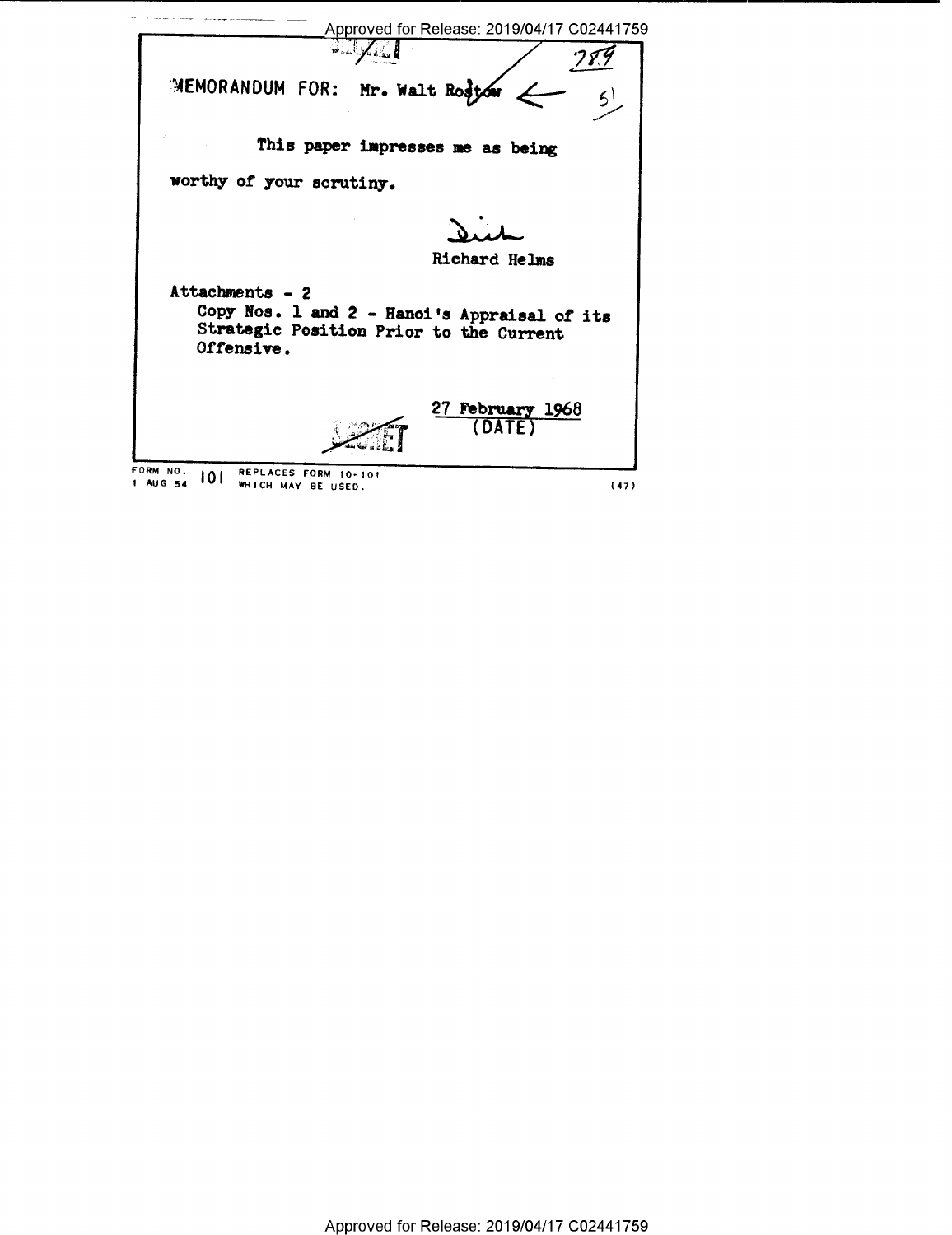Approved for Release: 2016/04/17 C02441759 yn∪yxn r

27 February 1968

\*2 P7

\*3 1

 $5/6$ 

 $-1.$ 

MEMORANDUM

SUBJECT: Hanoi's Appraisal of its Strategic Position Prior to the Current Offensive

l. CIA has reviewed key Communist documents captured in Vietnam in order to bring into sharper focus Hanoi's own appraisal of its strategic position prior to the Tet offensive. One North Vietnamese document used for indoctrination of middlelevel cadre seems to us to spell out Hanoi's arguments in particularly clear and explicit terms. This document, entitled "Clearly Understand the New Situation and Mission," was captured in late November but was not available in Washington until the end of January;

2. The North Vietnamese assessment has the ring of authority. Issued on 1 September for indoctrination purposes, it was drawn from an analysis prepared by a high—level party committee in Hanoi. The document reviews the development of the war from the summer of l965, when US forces were introduced on a large scale, through each campaign season to the summer of 1967. Each stage of the struggle is represented in terms of Communist gains and allied reverses. Hanoi sees every step in the strengthening of US forces as a vindication of Communist strategy, and points to its success in keeping pace with the buildup.

3. Hanoi argues in this analysis that it has brought the conflict to a new stage, not because its "protracted war" strategy has failed but because it has succeeded. The introduction of the document describes in plain terms the opportunities now open to the Communists: "the immediate situation becomes increasingly more favorable for us and detrimental to the enemy." This will enable the revolutionary movement in the South to "secure

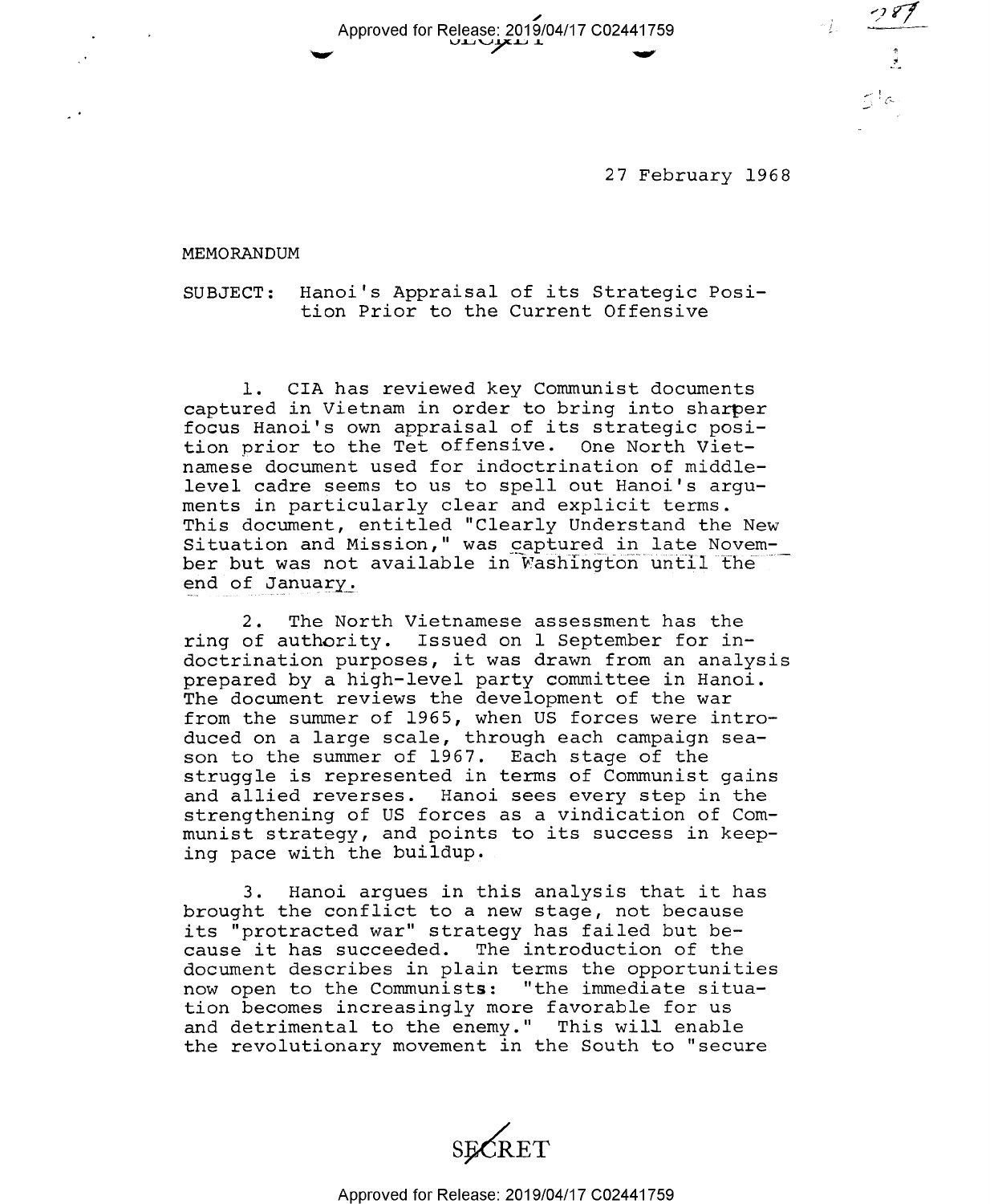great victories in a rather short period of time." These victories will entail the destruction of <sup>a</sup> "large part of the US combat forces" and the "main body of the Puppet Army."

4. Hanoi's confident assessment of the strength of its position clearly is central to its strategic thinking. Just as it provided the rationale for the Communists' "winter-spring campaign," it probably will also govern the North Vietnamese response to the present tactical situation. If Hanoi believes it is operating from a position of strength, as this analysis suggests, it can be expected to press its military offensive--even at the cost of serious setbacks. Given their view of the strategic balance, it seems doubtful that the Communists would be inclined to settle for limited military gains intended merely to improve their bargaining position in negotiations.

5. A few excerpts from the North Vietnamese document show how the Communists arrive at their conclusion that the time has come for "a great step forward" on the way to "complete victory."

> "In the winter-spring of 1965 and 1966, after pouring more than 200,000 US and Allied troops into SVN to join more than a half million puppet troops, the US imperialists launched their plans of strategic counteroffensive in the dry season, hoping to destroy <sup>a</sup>large part of our main body, disperse our troops, destroy the revolutionary organizations in our military installations, suppress the struggle of our people, wipe out the party forces and guerrilla forces, occupy our land, and reduce our area. Concurrently, they reinforced their air force and escalated the war in the North, hoping to prevent us from reinforcing the South.... They could not destroy any element of our forces and they were badly worn down...."

> "In the rainy season of 1966, the enemy did not have enough strength to launch great attacks against us....they were actively preparing to reopen greater strategic counteroffensive phases with larger forces in the coming dry season."

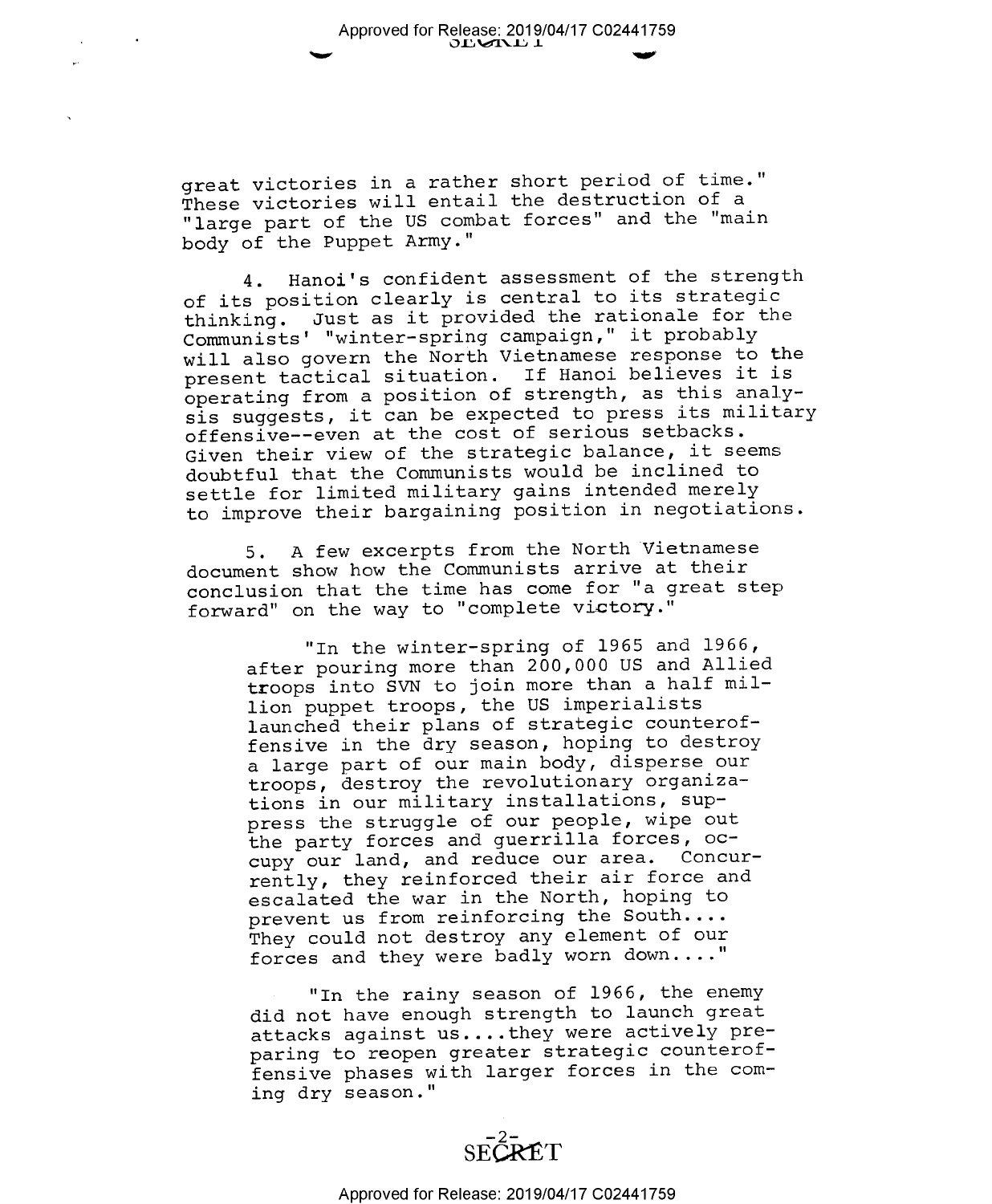"In the dry season of 1966-1967, with an increased US force of more than 400,000 troops or more than one million including the Allied forces and the puppet troops, using modern weapons, aircraft, artillery, and mechanized means which had been increased four or five fold, the US imperialists launched a much fiercer counteroffensive phase than they had launched<br>previously. They applied the tactics of "pincers" to seek and destroy our main force and concurrently launch raids to pacify and herd the people, hoping that they would be able to regain the initiative on the battlefield and avoid great defeats.<br>They deployed all their forces and launched dozens of operations at a time, ranging from regimental level to army corps level on all battlefields. The most important of these operations was OPERATION JUNCTION CITY, in which they committed 45,000 of their troops against the northern part of Tay Ninh. They had concurrently pushed forward their pacification plan and stepped up their psywar and Open Arms activities...<br>In the North, they increased the rate of destruction to a high degree and on a broader range...."

"They failed to achieve their goal of destroying us and they suffered an unprecedentedly high number of casualties and material losses. They boasted that with their great strength and their numerous weapons, aircraft, tanks and bombs, they would surely wipe out all our main units and installations. But our main installations remain intact, our armed forces continue to develop, and our rear bases and installations continued to fill the requirements for fighting the enemy. More importantly, we have also opened many special fronts and battlefields, especially the Tri Thien //DMZ// battlefields, in which we have destroyed many of the enemy.<br>We have attracted the enemy toward such battlefields and caused confusion to them

> $-3-$ **SECRET**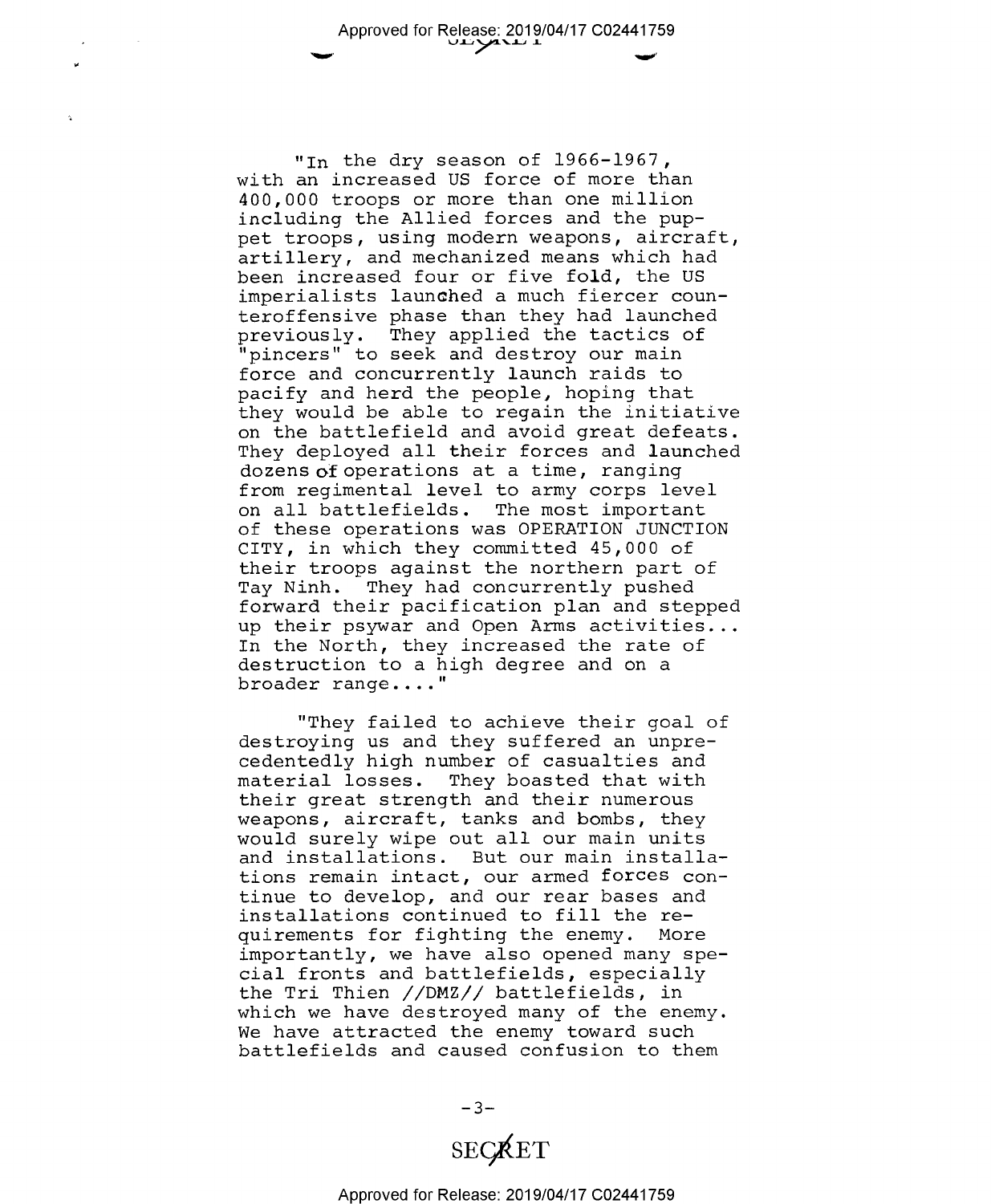Approved for Release: 2019/04/17 C02441759  $\overline{1}$   $\overline{1}$ 

as well as prevented them from implementing their plans of bringing US troops to the Mekong Delta..."

 $\mathbf{r}$ 

"Their pacification plan, a program highly boasted by the US imperialists and puppet regime and carried out at the expense of 90 percent of the puppet forces with the assistance of the US imperialists,<br>has also proven to be a failure. They has also proven to be a failure. themselves recognize their pacification failure. They are suffering political failure and they are striving to consolidate and stabilize the puppet army and regime, but these deteriorate steadily. Puppet troops have been degenerated from organic mobile soldiers to pacification and defensive troops. They have proved to be inefficient, have demonstrated pronounced defeatism and are continuing to disintegrate..

"In the North, they have stepped up their destructive activities through intense deployment of their air force and navy. They have launched fierce operations, hoping to be able to scare our people and prevent us from reinforcing our brothers in the<br>South. However, we remain unshakable in However, we remain unshakable in our determination. On the contrary, we have fought bravely and destroyed more than 2,000 of their aircraft, and right now we are standing side by side with the people in the South and are doing our best to support their revolution and to liberate the South...."

"In spite of the cunning plots of the US imperialists and their cruel henchmen, and in spite of their mammoth strength, their great firepower, and all their superior war means, the strategic objectives which had been selected by them could not be achieved. The defeats they are suffering become more burdensome and occur more frequently...."

"On our side...even though we have met a certain number of great difficulties...

 $-4-$ 

## SEQKET

Approved for Release: 2019/04/17 C02441759